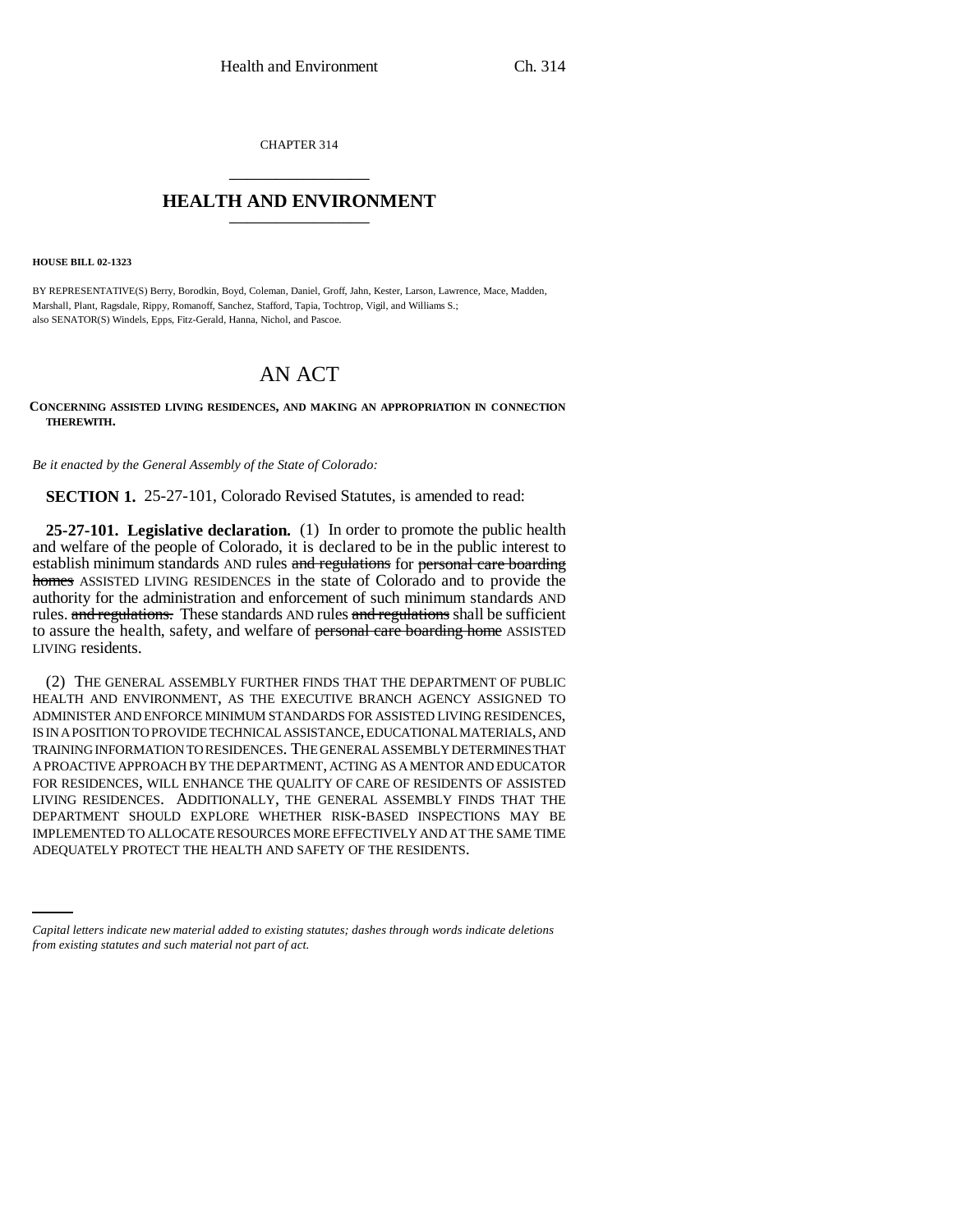(3) FURTHER, THE GENERAL ASSEMBLY DETERMINES AND DECLARES THAT, IN ADMINISTERING AND ENFORCING STANDARDS FOR ASSISTED LIVING RESIDENCES, THE DEPARTMENT OF PUBLIC HEALTH AND ENVIRONMENT SHOULD FOCUS ON THE OUTCOME RELATED TO MEASURES AND TREATMENT OF RESIDENTS.

**SECTION 2.** 25-27-102 (8), (9), and (10), Colorado Revised Statutes, are amended, and the said 25-27-102 is further amended BY THE ADDITION OF A NEW SUBSECTION, to read:

**25-27-102. Definitions.** As used in this article, unless the context otherwise requires:

(1.3) "ASSISTED LIVING RESIDENCE" OR "RESIDENCE" MEANS A RESIDENTIAL FACILITY THAT MAKES AVAILABLE TO THREE OR MORE ADULTS NOT RELATED TO THE OWNER OF SUCH FACILITY, EITHER DIRECTLY OR INDIRECTLY THROUGH AN AGREEMENT WITH THE RESIDENT, ROOM AND BOARD AND AT LEAST THE FOLLOWING SERVICES: PERSONAL SERVICES; PROTECTIVE OVERSIGHT; SOCIAL CARE DUE TO IMPAIRED CAPACITY TO LIVE INDEPENDENTLY; AND REGULAR SUPERVISION THAT SHALL BE AVAILABLE ON A TWENTY-FOUR-HOUR BASIS, BUT NOT TO THE EXTENT THAT REGULAR TWENTY-FOUR-HOUR MEDICAL OR NURSING CARE IS REQUIRED. THE TERM "ASSISTED LIVING RESIDENCE" DOES NOT INCLUDE ANY FACILITY LICENSED IN THIS STATE AS A RESIDENTIAL CARE FACILITY FOR INDIVIDUALS WITH DEVELOPMENTAL DISABILITIES, OR ANY INDIVIDUAL RESIDENTIAL SUPPORT SERVICES THAT ARE EXCLUDED FROM LICENSURE REQUIREMENTS PURSUANT TO RULES ADOPTED BY THE DEPARTMENT OF PUBLIC HEALTH AND ENVIRONMENT.

(8) "Personal care boarding home" or "home" means a residential facility that makes available to three or more adults not related to the owner of such facility, either directly or indirectly through a provider agreement, room and board and personal services, protective oversight, and social care due to impaired capacity to live independently, but not to the extent that regular twenty-four-hour medical or nursing care is required. The term "personal care boarding home" does not include a facility holding a current certificate of authority to operate as a life care facility issued pursuant to article 13 of title 12, C.R.S., any facility licensed in this state as a residential care facility for individuals with developmental disabilities, or any individual residential support services which are excluded from licensure requirements pursuant to regulations adopted by the department of public health and environment.

(9) "Personal services" means those services which THAT the operator and employees of a personal care boarding home AN ASSISTED LIVING RESIDENCE provide for each resident, including, but not limited to:

- (a) An environment which THAT is sanitary and safe from physical harm;
- (b) Individualized social supervision;
- (c) Assistance with transportation; and

(d) Assistance with activities of daily living, including but not limited to bathing, dressing, and eating.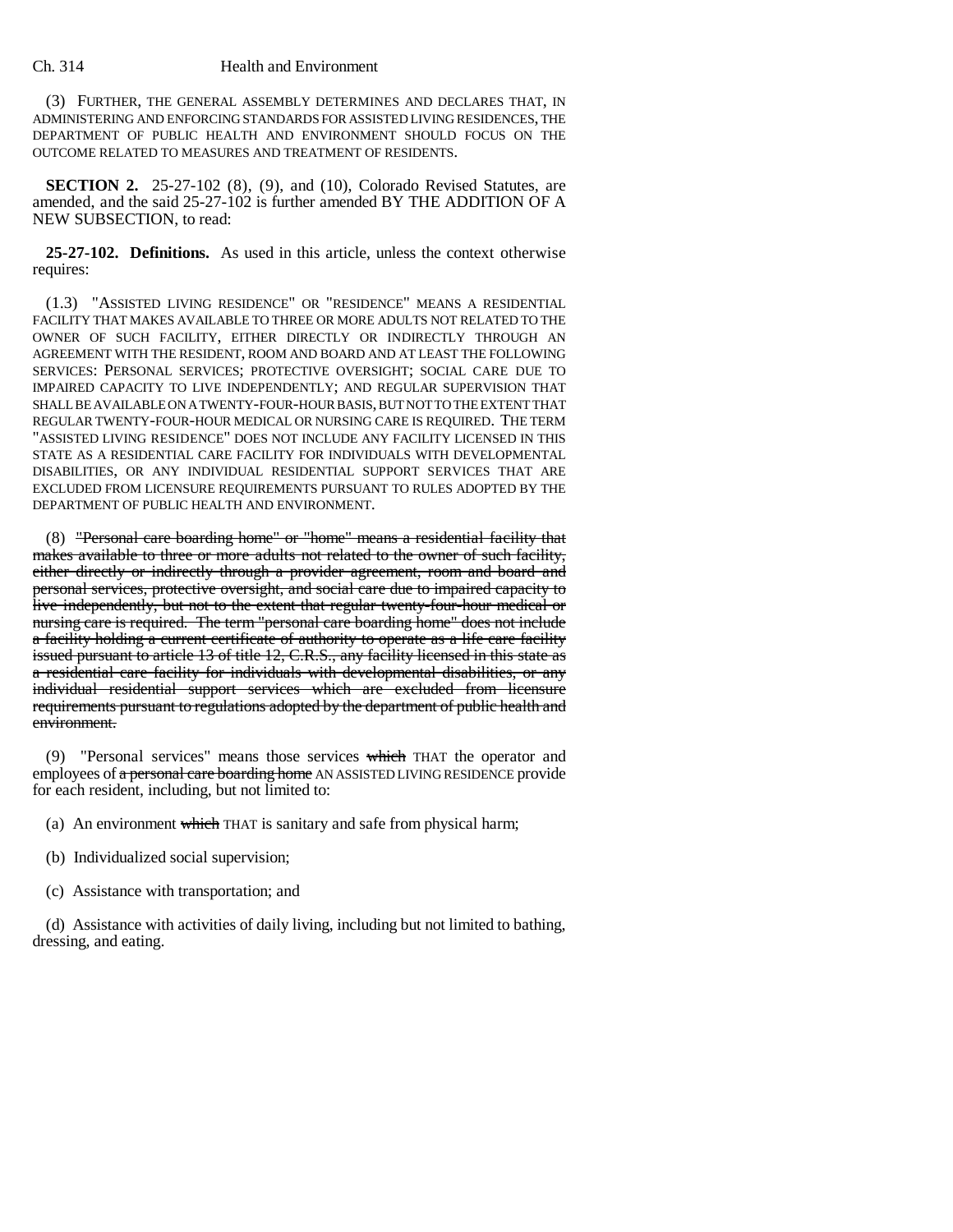(10) "Protective oversight" means guidance of a resident as required by the needs of the resident or as reasonably requested by the resident, including the following:

(a) Being aware of a resident's general whereabouts, although the resident may travel independently in the community; AND

(b) Monitoring the activities of the resident while on the premises to ensure his THE RESIDENT'S health, safety, and well-being, including monitoring of prescribed medications; reminding the resident to carry out daily living activities; and reminding the resident of any important activities, including appointments THE RESIDENT'S NEEDS AND ENSURING THAT THE RESIDENT RECEIVES THE SERVICES AND CARE NECESSARY TO PROTECT THE RESIDENT'S HEALTH, SAFETY, AND WELL-BEING.

**SECTION 3.** The introductory portion to 25-27-103 (1) and 25-27-103 (1) (b), Colorado Revised Statutes, are amended to read:

**25-27-103. License required - criminal and civil penalties.** (1) On or after July 1, 1986 2002, it is unlawful for any person, partnership, association, or corporation to conduct or maintain  $a$  personal care boarding home AN ASSISTED LIVING RESIDENCE without having obtained a license therefor from the department of public health and environment. Any person who violates this provision:

(b) May be subject to a civil penalty assessed by the department of not less than fifty dollars nor more than one hundred dollars for each day the facility RESIDENCE violates this section. The assessed penalty shall accrue from the date the facility RESIDENCE is found by the department to be in violation of this section. The assessment, enforcement, and collection of the penalty shall be by the department in accordance with article 4 of title 24, C.R.S., for credit to the personal care boarding home ASSISTED LIVING RESIDENCE cash fund created pursuant to section 25-27-107.5. Enforcement and collection of the penalty shall occur following the decision reached in accordance with procedures set forth in section 24-4-105, C.R.S.

**SECTION 4.** 25-27-104 (1), the introductory portion to 25-27-104 (2), and 25-27-104 (2) (a), (2) (b), (2) (f), and (2) (g), Colorado Revised Statutes, are amended, and the said 25-27-104 (2) is further amended BY THE ADDITION OF THE FOLLOWING NEW PARAGRAPHS, to read:

**25-27-104. Minimum standards for assisted living residences - rules.** (1) On or before November 1, 1985 2002, the state board shall promulgate regulations RULES pursuant to section 24-4-103, C.R.S., providing minimum standards for the location, sanitation, fire safety, adequacy of facilities, adequacy of diet and nutrition, equipment, structure, operation, provision of personal services and protective oversight, and personnel practices of personal care boarding homes ASSISTED LIVING RESIDENCES within the state of Colorado. Such regulations RULES shall differentiate between homes of different sizes. In formulating such regulations RULES, the state board shall seek recommendations from the advisory committee established pursuant to section 25-27-110.

(2) Regulations RULES promulgated by the state board pursuant to subsection  $(1)$ of this section shall include, as a minimum, provisions requiring the following: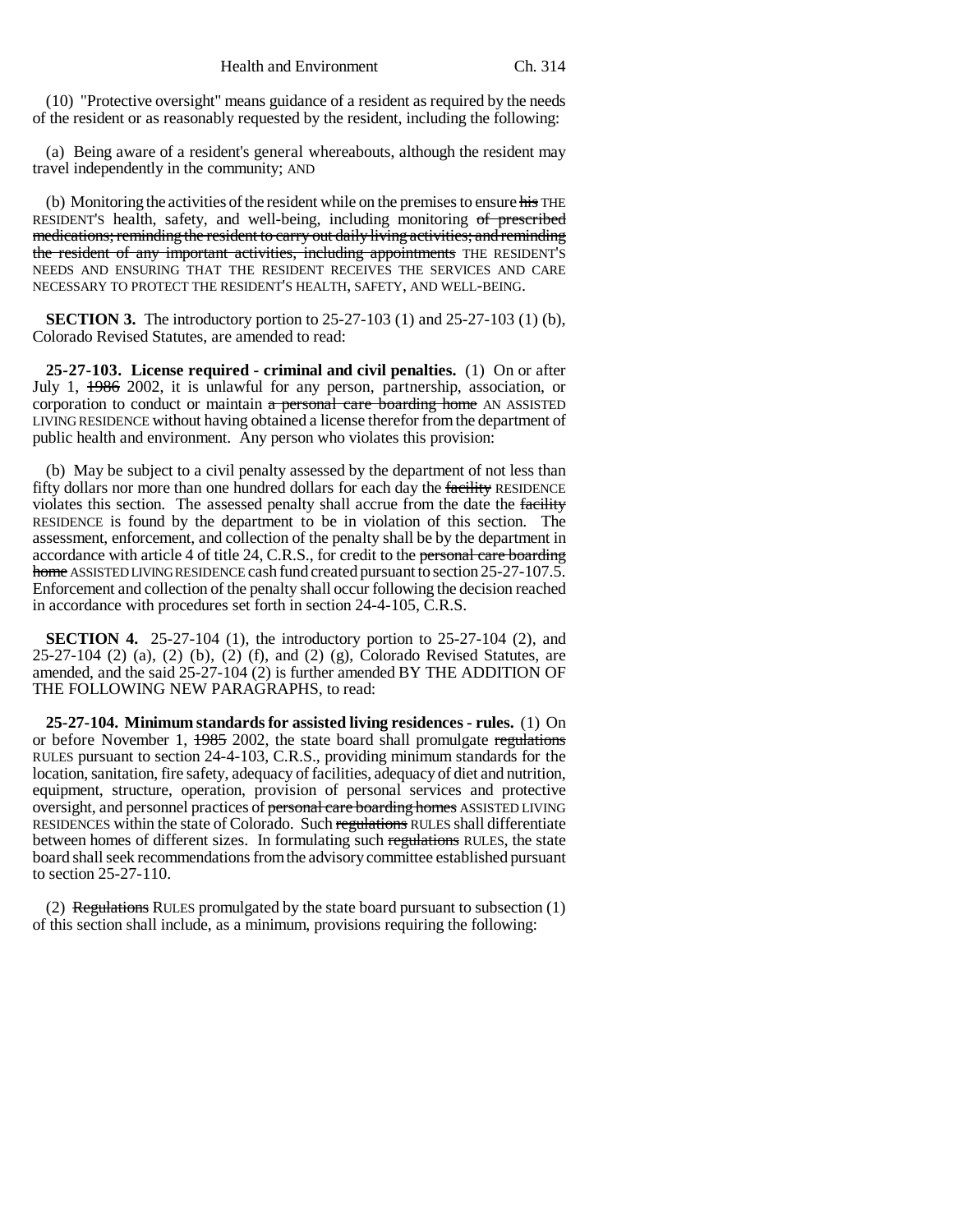(a) Compliance with all applicable zoning, housing, fire, sanitary, and other codes and ordinances of the city, city and county, or county where the home RESIDENCE is situated, to the extent that such codes and ordinances are consistent with the federal "Fair Housing Amendment Act of 1988", as amended, 42 U.S.C. sec. 3601 et seq.;

(b) Annual inspection of personal care boarding homes ASSISTED LIVING RESIDENCES by the department or its designated representative;

(f) Responsibility of the personal care boarding homes ASSISTED LIVING RESIDENCES for social supervision, personal services, and coordination with community resources as needed by the residents; and

(g) That the administrator and staff of a home RESIDENCE meet minimum educational, training, and experience standards established by the state board, including a requirement that such persons be of good, moral, and responsible character. In making such a determination, the owner or licensee of a home RESIDENCE may have access to and shall obtain any criminal history record information from a criminal justice agency, subject to any restrictions imposed by such agency, for any person responsible for the care and welfare of residents of such facility RESIDENCE.

(h) INTERMEDIATE ENFORCEMENT REMEDIES AS AUTHORIZED BY SECTION  $25 - 27 - 106(2)$ ;

(i) WRITTEN PLANS, TO BE SUBMITTED BY RESIDENCES TO THE DEPARTMENT FOR APPROVAL, DETAILING THE MEASURES THAT WILL BE TAKEN TO CORRECT VIOLATIONS FOUND AS A RESULT OF INSPECTIONS; AND

(j) THE DEFINITION FOR HIGH MEDICAID UTILIZATION FACILITY AS A BASIS FOR A MODIFIED FEE SCHEDULE. A HIGH MEDICAID UTILIZATION RESIDENCE SHALL BE A RESIDENCE IN WHICH NO LESS THAN THIRTY-FIVE PERCENT OF THE AVAILABLE BEDS ARE OCCUPIED BY MEDICAID ENROLLEES AS INDICATED BY THE MOST COMPLETE CLAIMS DATA AVAILABLE.

(k) A MODIFIED FEE SCHEDULE FOR RESIDENCES THAT SERVE A DISPROPORTIONATE SHARE OF LOW INCOME RESIDENCES. THE BOARD MAY ADOPT A STANDARD FOR DETERMINING RESIDENCES THAT SERVE A DISPROPORTIONATE SHARE OF LOW INCOME RESIDENCES. SUCH STANDARD MAY REQUIRE A RESIDENCE TO SUBMIT DOCUMENTATION DETERMINED APPROPRIATE BY THE DEPARTMENT FOR VERIFICATION.

**SECTION 5.** 25-27-105 (1), (2), (2.5) (a), (2.5) (b), (2.8), (3), and (4), Colorado Revised Statutes, are amended and the said 25-27-105 (2.5) is further amended BY THE ADDITION OF A NEW PARAGRAPH, to read:

**25-27-105. License - application - inspection - issuance.** (1) An application for a license to operate a personal care boarding home AN ASSISTED LIVING RESIDENCE shall be submitted to the department annually upon such form and in such manner as prescribed by the department.

(2) The department shall investigate and pass on each original application and each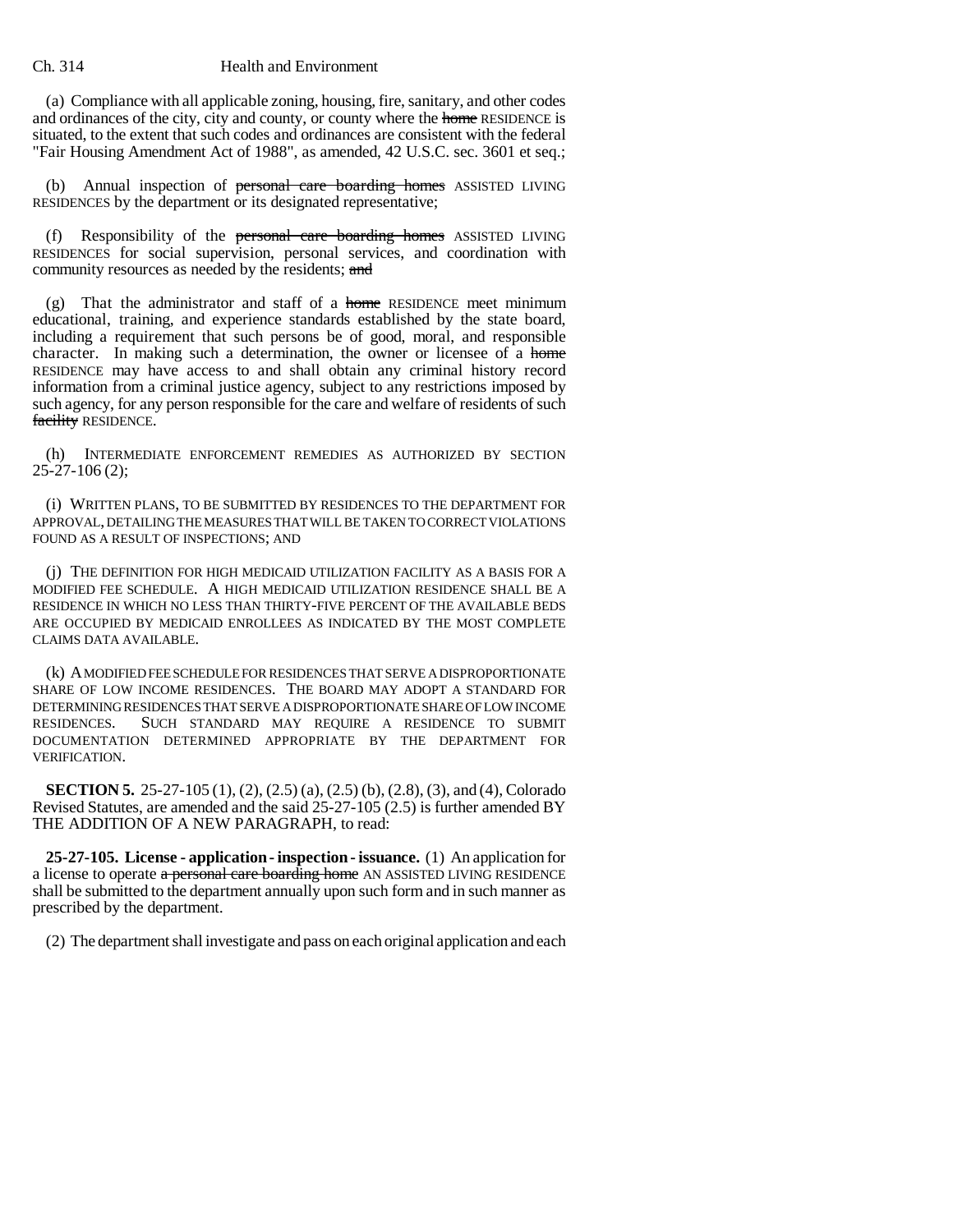Health and Environment Ch. 314

renewal application for a license. The department shall inspect or cause to be inspected the facilities RESIDENCES to be operated by an applicant for an original license before the license is granted and shall annually thereafter inspect or cause to be inspected the facilities RESIDENCES of all licensees. The department shall make such other inspections as it deems necessary to insure that the health, safety, and welfare of the residents are being protected. THE RESIDENCE SHALL SUBMIT IN WRITING, IN A FORM PRESCRIBED BY THE DEPARTMENT, A PLAN DETAILING THE MEASURES THAT WILL BE TAKEN TO CORRECT ANY VIOLATIONS FOUND BY THE DEPARTMENT AS A RESULT OF INSPECTIONS UNDERTAKEN PURSUANT TO THIS SUBSECTION (2).

 $(2.5)$  (a) ON JULY 1, 2002, as part of an original and each renewal application AND ON AND AFTER JULY 1, 2002, ON THE FIRST RENEWAL OF AN APPLICATION FOR ASSISTED LIVING RESIDENCES LICENSED BEFORE JULY 1,2002, for a license, an owner, applicant, or licensee shall request from a criminal justice agency designated by the department criminal history record information regarding such owner, applicant, or licensee. The information, upon such request and subject to any restrictions imposed by such agency, shall be forwarded by the criminal justice agency directly to the department.

(b) The information shall be used by the department in ascertaining whether the person applying for licensure has been convicted of a felony or of a misdemeanor, which felony or misdemeanor involves moral turpitude or involves conduct that the department determines could pose a risk to the health, safety, and welfare of residents of the personal care boarding home ASSISTED LIVING RESIDENCE. Information obtained in accordance with this section shall be maintained by the department.

(a.5) ON AND AFTER JULY 1, 2002, THE DEPARTMENT MAY REQUIRE THAT AN ADMINISTRATOR REQUEST FROM A CRIMINAL JUSTICE AGENCY DESIGNATED BY THE DEPARTMENT A CRIMINAL HISTORY RECORD ON SUCH ADMINISTRATOR. THE INFORMATION, UPON SUCH REQUEST AND SUBJECT TO ANY RESTRICTIONS IMPOSED BY SUCH AGENCY, SHALL BE FORWARDED BY THE CRIMINAL JUSTICE AGENCY DIRECTLY TO THE DEPARTMENT.

(2.8) No license shall be issued or renewed by the department if the owner, applicant, or licensee of the personal care boarding home ASSISTED LIVING RESIDENCE has been convicted of a felony or of a misdemeanor, which felony or misdemeanor involves moral turpitude or involves conduct which THAT the department determines could pose a risk to the health, safety, and welfare of the residents of the personal care boarding home ASSISTED LIVING RESIDENCE.

(3) Except as otherwise provided in subsection (4) of this section, the department shall issue or renew a license when it is satisfied that the applicant or licensee is in compliance with the requirements set out in this article and the regulations RULES promulgated thereunder. Except for provisional licenses issued in accordance with subsection (4) of this section, a license issued or renewed pursuant to this section shall expire one year from the date of issuance or renewal.

(4) The department may issue a provisional license to an applicant for the purpose of operating a personal care boarding home AN ASSISTED LIVING RESIDENCE for a period of ninety days if the applicant is temporarily unable to conform to all the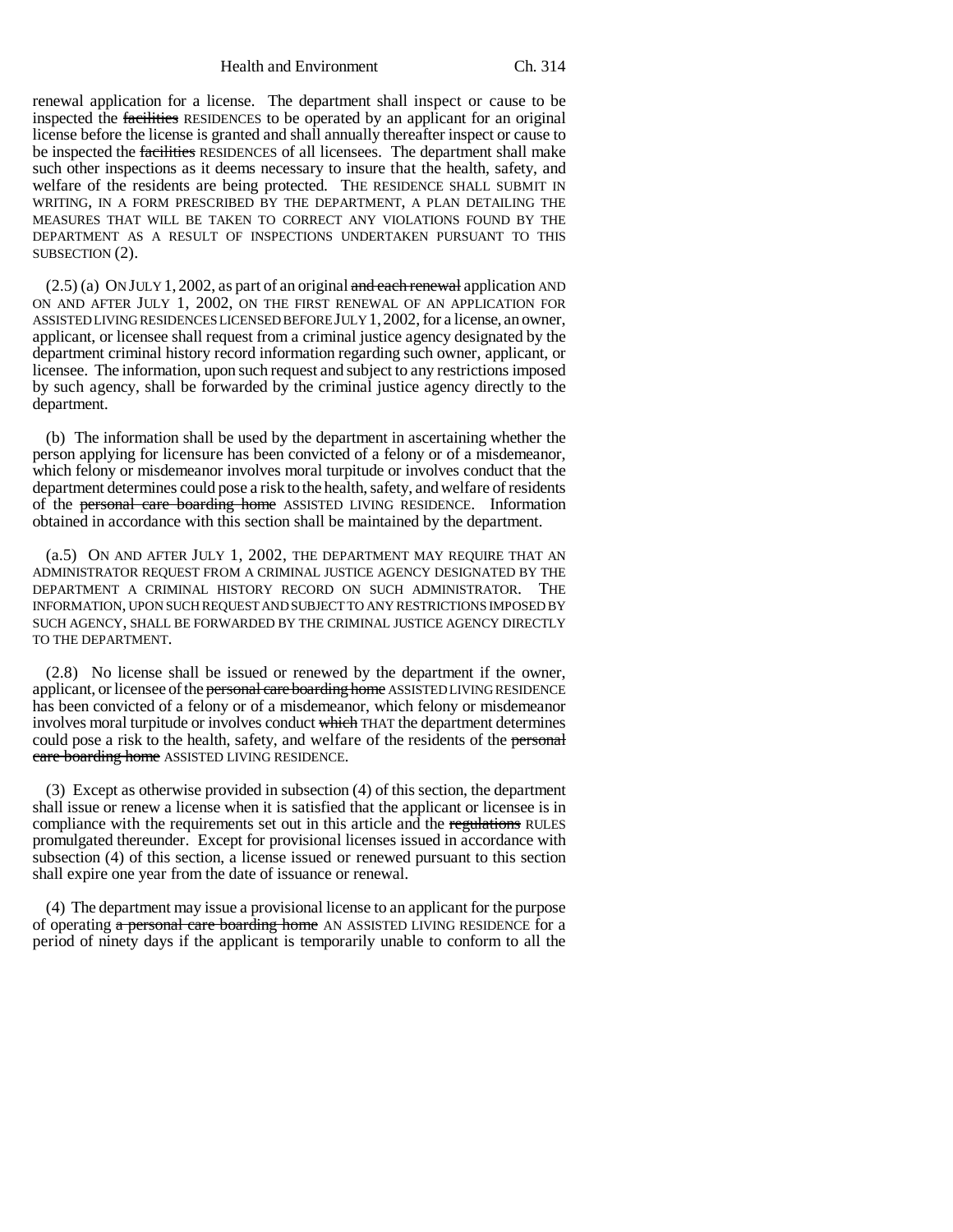minimum standards required under this article; except that no license shall be issued to an applicant if the operation of the applicant's facility RESIDENCE will adversely affect the health, safety, and welfare of the residents of such facility RESIDENCE. As a condition of obtaining a provisional license, the applicant shall show proof to the department that attempts are being made to conform and comply with applicable standards. No provisional license shall be granted prior to the submission of a criminal background check in accordance with subsection (2.5) of this section. A provisional license shall not be renewed.

**SECTION 6.** 25-27-105.5, Colorado Revised Statutes, is amended to read:

**25-27-105.5. Compliance with local government zoning regulations - notice to local governments - provisional licensure.** (1) The department shall require any personal care boarding home ASSISTED LIVING RESIDENCE seeking licensure pursuant to this article to comply with any applicable zoning regulations of the municipality, city and county, or county where the home RESIDENCE is situated. Failure to comply with applicable zoning regulations shall constitute grounds for the denial of a license to a home RESIDENCE; except that nothing in this section shall be construed to supersede the provisions of sections  $30-28-115(2)$ ,  $31-23-301(4)$ , and 31-23-303 (2), C.R.S.

(2) The department shall assure that timely written notice is provided to the municipality, city and county, or county where a personal care boarding home AN ASSISTED LIVING RESIDENCE is situated, including the address of the home RESIDENCE and the population and number of persons to be served by the home RESIDENCE, when any of the following occurs:

(a) An application for a license to operate  $a$  personal care boarding home AN ASSISTED LIVING RESIDENCE pursuant to section 25-27-105 is made;

(b) A license is granted to  $a$  personal care boarding home AN ASSISTED LIVING RESIDENCE pursuant to section 25-27-105;

(c) A change in the license of  $a$  personal care boarding home AN ASSISTED LIVING RESIDENCE occurs; or

(d) The license of a personal care boarding home AN ASSISTED LIVING RESIDENCE is revoked or otherwise terminated for any reason.

(3) Notwithstanding the provisions of section 25-27-105 (4), in the event of a zoning or other delay or dispute between a personal care boarding home AN ASSISTED LIVING RESIDENCE and the municipality, city and county, or county where the home RESIDENCE is situated, the department may grant a provisional license to the home RESIDENCE for up to one hundred twenty days pending resolution of the delay or dispute.

**SECTION 7.** 25-27-106 (1) and (2), Colorado Revised Statutes, are amended to read:

**25-27-106. License denial, suspension, or revocation.** (1) When an application for an original license has been denied by the department, the department shall notify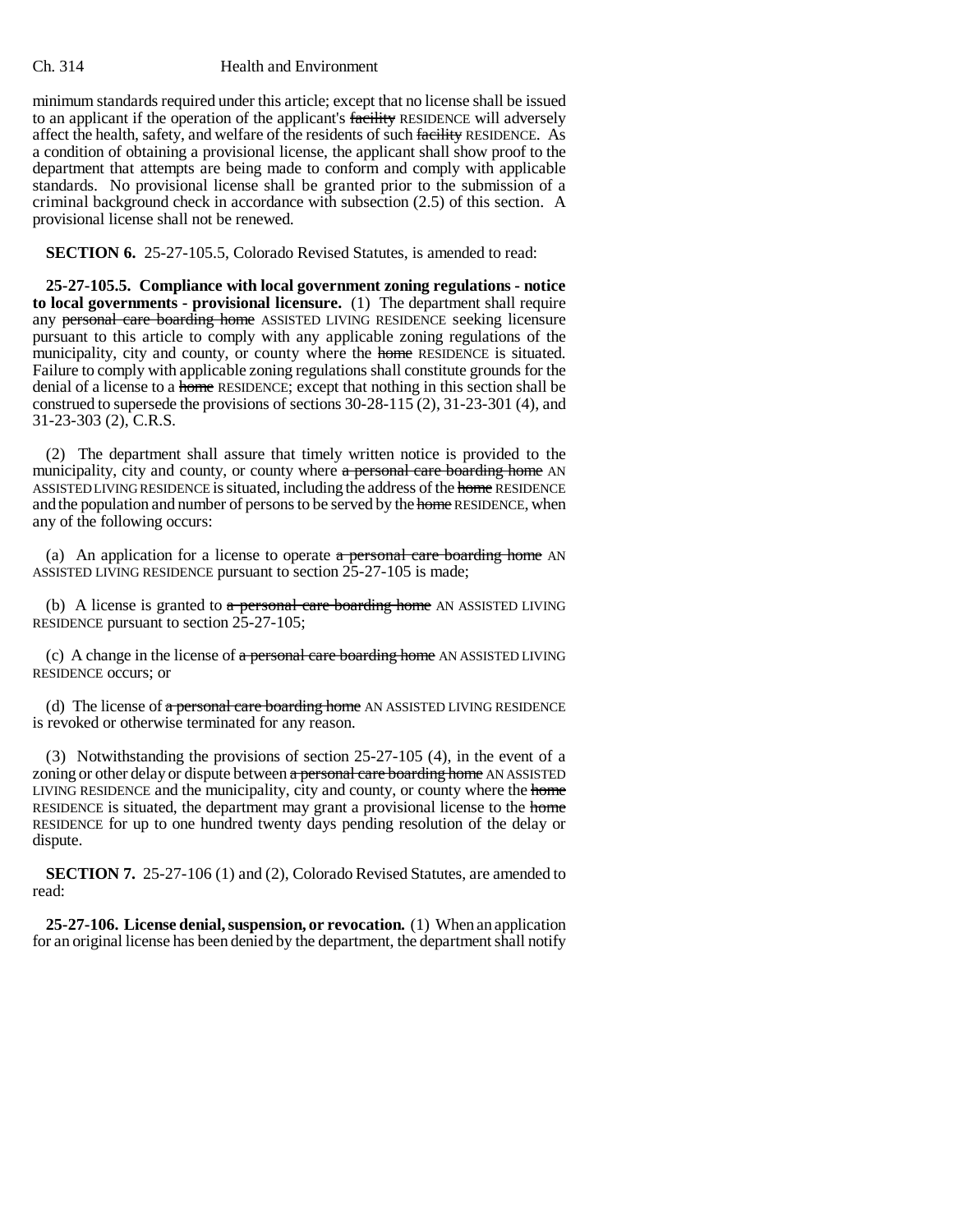Health and Environment Ch. 314

the applicant in writing of such denial by mailing a notice to him THE APPLICANT at the address shown on his OR HER application. Any applicant believing himself OR HERSELF aggrieved by such denial may pursue the remedy for review provided in article 4 of title 24, C.R.S., if he THE APPLICANT, within thirty days after receiving such notice, petitions the department to set a date and place for hearing, affording him THE APPLICANT an opportunity to be heard in person or by counsel. All hearings on the denial of original licenses shall be conducted in conformity with the provisions and procedures specified in article 4 of title 24, C.R.S.

(2) (a) The department may suspend, revoke, or refuse to renew the license of any facility which RESIDENCE THAT is out of compliance with the requirements of this article or the regulations RULES promulgated thereunder. Such suspension, revocation, or refusal shall be done after a hearing thereon and in conformance with the provisions and procedures specified in article 4 of title 24, C.R.S.

(b) (I) THE DEPARTMENT MAY IMPOSE INTERMEDIATE RESTRICTIONS OR CONDITIONS ON A LICENSEE THAT MAY INCLUDE AT LEAST ONE OF THE FOLLOWING:

(A) RETAINING A CONSULTANT TO ADDRESS CORRECTIVE MEASURES;

(B) MONITORING BY THE DEPARTMENT FOR A SPECIFIC PERIOD;

(C) PROVIDING ADDITIONAL TRAINING TO EMPLOYEES, OWNERS, OR OPERATORS OF THE RESIDENCE;

(D) COMPLYING WITH A DIRECTED WRITTEN PLAN, TO CORRECT THE VIOLATION; OR

(E) PAYING A CIVIL FINE NOT TO EXCEED TWO THOUSAND DOLLARS IN A CALENDAR YEAR.

(II) (A) IF THE DEPARTMENT IMPOSES AN INTERMEDIATE RESTRICTION OR CONDITION THAT IS NOT A RESULT OF A LIFE-THREATENING SITUATION, THE LICENSEE SHALL RECEIVE WRITTEN NOTICE OF THE RESTRICTION OR CONDITION. NO LATER THAN TEN DAYS AFTER THE DATE THE NOTICE IS RECEIVED FROM THE DEPARTMENT, THE LICENSEE SHALL SUBMIT A WRITTEN PLAN THAT INCLUDES THE TIME FRAME FOR COMPLETING THE PLAN AND ADDRESSES THE RESTRICTION OR CONDITION SPECIFIED.

(B) IF THE DEPARTMENT IMPOSES AN INTERMEDIATE RESTRICTION OR CONDITION THAT IS THE RESULT OF A LIFE-THREATENING SITUATION, THE DEPARTMENT SHALL NOTIFY THE LICENSEE IN WRITING, BY TELEPHONE, OR IN PERSON DURING AN ON-SITE VISIT. THE LICENSEE SHALL IMPLEMENT THE RESTRICTION OR CONDITION IMMEDIATELY UPON RECEIVING NOTICE OF THE RESTRICTION OR CONDITION. IF THE DEPARTMENT PROVIDES NOTICE OF A RESTRICTION OR CONDITION BY TELEPHONE OR IN PERSON, THE DEPARTMENT SHALL SEND WRITTEN CONFIRMATION OF THE RESTRICTION OR CONDITION TO THE LICENSEE WITHIN TWO BUSINESS DAYS.

(III) (A) AFTER SUBMISSION OF AN APPROVED WRITTEN PLAN, A LICENSEE MAY FIRST APPEAL ANY INTERMEDIATE RESTRICTION OR CONDITION ON ITS LICENSE TO THE DEPARTMENT THROUGH AN INFORMAL REVIEW PROCESS AS ESTABLISHED BY THE DEPARTMENT.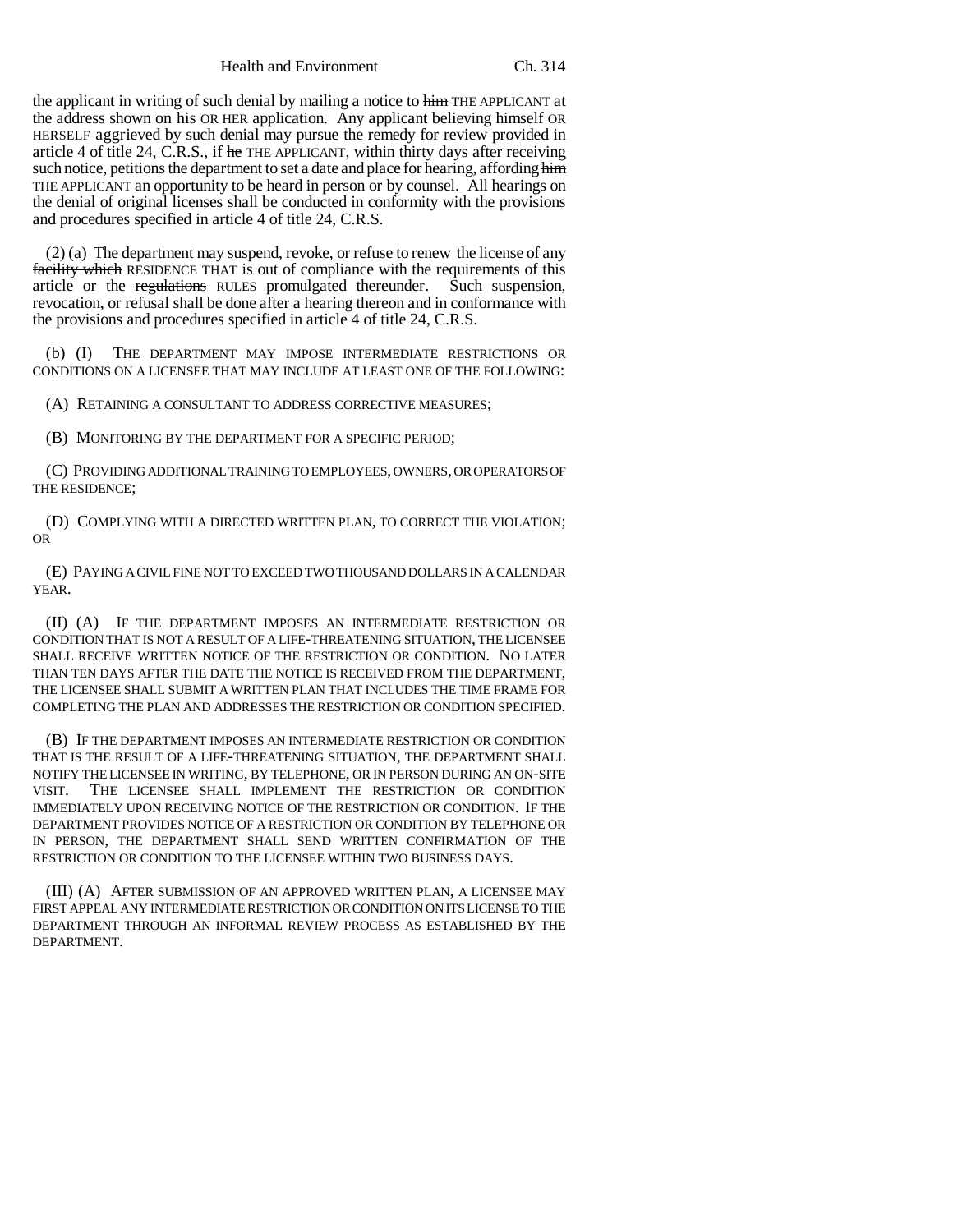(B) IF THE RESTRICTION OR CONDITION REQUIRES PAYMENT OF A CIVIL FINE PURSUANT TO THIS PARAGRAPH (b), THE LICENSEE MAY REQUEST THAT THE INFORMAL REVIEW BE CONDUCTED IN PERSON. IN ADDITION, THE LICENSEE MAY REQUEST AND THE DEPARTMENT SHALL GRANT A STAY IN PAYMENT OF THE FINE UNTIL FINAL DISPOSITION OF THE RESTRICTION OR CONDITION.

(C) IN THE EVENT A LICENSEE IS NOT SATISFIED WITH THE RESULT OF THE INFORMAL REVIEW OR CHOOSES NOT TO SEEK INFORMAL REVIEW, NO INTERMEDIATE RESTRICTION OR CONDITION ON THE LICENSEE SHALL BE IMPOSED UNTIL AFTER AN OPPORTUNITY FOR A HEARING HAS BEEN AFFORDED THE LICENSEE PURSUANT TO SECTION 24-4-105, C.R.S.

(IV) (A) IN THE EVENT THAT THE DEPARTMENT ASSESSES A CIVIL FINE PURSUANT TO THIS PARAGRAPH (b), MONEYS RECEIVED BY THE DEPARTMENT SHALL BE TRANSMITTED TO THE STATE TREASURER, WHO SHALL CREDIT THE SAME TO THE ASSISTED LIVING RESIDENCE IMPROVEMENT CASH FUND, WHICH FUND IS HEREBY CREATED.

(B) THE GENERAL ASSEMBLY SHALL MAKE ANNUAL APPROPRIATIONS FROM THE ASSISTED LIVING RESIDENCE IMPROVEMENT CASH FUND FOR EXPENDITURES OF THE DEPARTMENT PURSUANT TO SUBPARAGRAPH (V) OF THIS PARAGRAPH (b).

(C) NOTWITHSTANDING ANY PROVISION OF SECTION 24-36-114, C.R.S., TO THE CONTRARY, ALL INTEREST DERIVED FROM THE DEPOSIT AND INVESTMENT OF MONEYS FROM THE ASSISTED LIVING RESIDENCE IMPROVEMENT CASH FUND CREATED IN SUB-SUBPARAGRAPH (A) OF THIS SUBPARAGRAPH (IV) SHALL REMAIN IN THE ASSISTED LIVING RESIDENCE IMPROVEMENT CASH FUND.

(V) CIVIL FINES COLLECTED PURSUANT TO THIS PARAGRAPH (b) SHALL BE USED FOR EXPENSES RELATED TO:

(A) CONTINUING MONITORING REQUIRED PURSUANT TO THIS PARAGRAPH (b);

(B) EDUCATION FOR LICENSEES TO AVOID RESTRICTIONS OR CONDITIONS OR FACILITATE THE APPLICATION PROCESS OR THE CHANGE OF OWNERSHIP PROCESS;

(C) EDUCATION FOR RESIDENTS AND THEIR FAMILIES ABOUT RESOLVING PROBLEMS WITH A RESIDENCE, RIGHTS OF RESIDENTS, AND RESPONSIBILITIES OF RESIDENCES;

(D) PROVIDING TECHNICAL ASSISTANCE TO ANY RESIDENCE FOR THE PURPOSE OF COMPLYING WITH CHANGES IN RULES OR STATE OR FEDERAL LAW;

(E) RELOCATING RESIDENTS TO OTHER FACILITIES OR RESIDENCES;

(F) MAINTAINING THE OPERATION OF A RESIDENCE PENDING CORRECTION OF VIOLATIONS, AS DETERMINED NECESSARY BY THE DEPARTMENT;

(G) CLOSING A RESIDENCE; OR

(H) REIMBURSING RESIDENTS FOR PERSONAL FUNDS LOST, AS DETERMINED NECESSARY BY THE DEPARTMENT.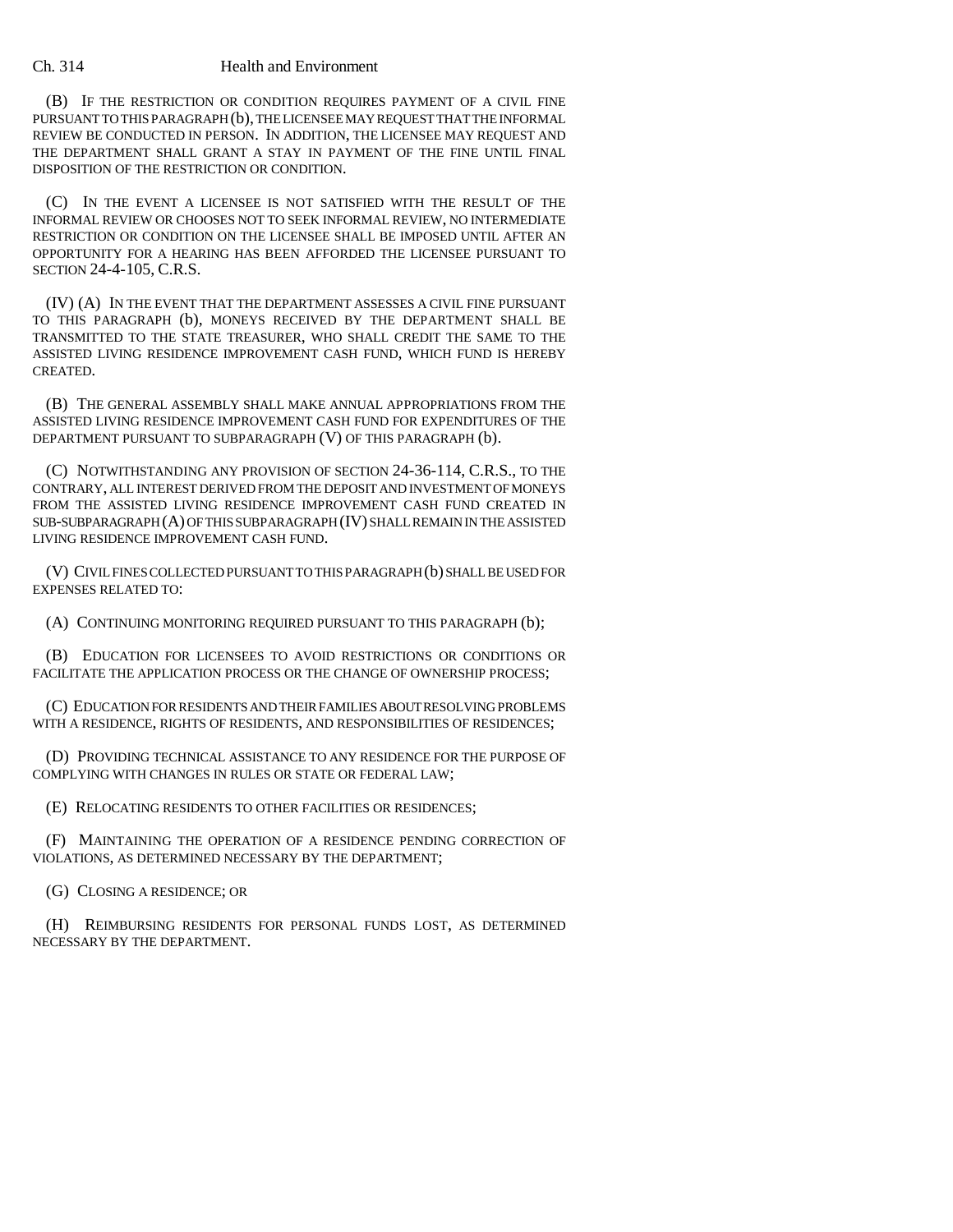**SECTION 8.** 25-27-107, Colorado Revised Statutes, is amended to read:

**25-27-107. License fees.** (1) (a) ON AND AFTER JULY 1, 2002, a nonrefundable fee of fifty ONE HUNDRED FIFTY dollars shall be submitted to the department with an application for an original or renewal license to operate a personal care boarding home AN ASSISTED LIVING RESIDENCE, and an additional fee of ten TWENTY-THREE dollars per available bed in the facility RESIDENCE shall be submitted to the department once the applicant is notified that the application has been approved; EXCEPT THAT AN ASSISTED LIVING RESIDENCE THAT MEETS THE DEFINITION OF A HIGH MEDICAID UTILIZATION RESIDENCE SHALL SUBMIT AN ADDITIONAL FEE OF FIFTEEN DOLLARS PER AVAILABLE BED IN THE RESIDENCE TO THE DEPARTMENT.

(b) IN ADDITION TO THE FEES SUBMITTED PURSUANT TO PARAGRAPH (a) OF THIS SUBSECTION (1), APPLICANTS SHALL SUBMIT THE FOLLOWING FEES:

(I) A FEE OF FIVE THOUSAND DOLLARS FOR A LICENSE RELATED TO NEW RESIDENCE OPERATIONS; EXCEPT THAT THIS FEE SHALL NOT APPLY TO LIFE CARE FACILITIES IN EXISTENCE PRIOR TO JULY 1, 2002;

(II) A FEE OF TWO THOUSAND FIVE HUNDRED DOLLARS TO REISSUE A NEW LICENSE WHEN THERE HAS BEEN A CHANGE OF OWNERSHIP OF A RESIDENCE; AND

(III) UPON INITIAL APPLICATION, A LICENSEE SHALL SUBMIT A FEE OF ONE THOUSAND ONE HUNDRED FIFTY DOLLARS RELATED TO ESTABLISHING NEW SERVICES FOR RESIDENTS WHO NEED A SECURE ENVIRONMENT.

(c) (I) LICENSEES SHALL SUBMIT TO THE DEPARTMENT ONE HUNDRED FIFTY DOLLARS AS AN APPLICATION FEE AND A FEE OF TWENTY-THREE DOLLARS PER BED ADDED BY THE RESIDENCE WHEN THE LICENSEE INCREASES THE NUMBER OF BEDS IN A RESIDENCE PRIOR TO RENEWAL. THE FEE FOR AN INCREASED NUMBER OF BEDS IN A RESIDENCE SHALL BE PAID AT THE TIME THE REQUEST FOR THE INCREASE IS MADE WITH THE LICENSEE'S APPLICATION.

(II) AN ASSISTED LIVING RESIDENCE THAT MEETS THE DEFINITION OF A HIGH MEDICAID UTILIZATION RESIDENCE SHALL SUBMIT TO THE DEPARTMENT ONE HUNDRED FIFTY DOLLARS AS AN APPLICATION FEE AND A FEE OF FIFTEEN DOLLARS PER BED ADDED BY THE RESIDENCE WHEN THE LICENSEE INCREASES THE NUMBER OF BEDS IN A RESIDENCE PRIOR TO RENEWAL. THE FEE FOR AN INCREASED NUMBER OF BEDS IN A RESIDENCE SHALL BE PAID AT THE TIME THE REQUEST FOR THE INCREASE IS MADE WITH THE LICENSEE'S APPLICATION.

(d) (I) LICENSEES WHO UNDERGO NEW CONSTRUCTION OR SUBSTANTIAL REMODELING OF A RESIDENCE SHALL SUBMIT A FEE AS DETERMINED BY THE BOARD PURSUANT TO SUBPARAGRAPH (IV) OF THIS PARAGRAPH (d) TO THE DEPARTMENT UPON COMPLETION OF THE NEW CONSTRUCTION OR SUBSTANTIAL REMODELING OF A RESIDENCE.

(II) FOR THE PURPOSES OF THIS PARAGRAPH (d), "SUBSTANTIAL REMODELING" MEANS ANY PHYSICAL ALTERATION TO AN ASSISTED LIVING RESIDENCE THAT AFFECTS THE FIRE SAFETY RATINGS OF SUCH RESIDENCE AS DETERMINED BY THE DEPARTMENT AND THE PHYSICAL ALTERATION: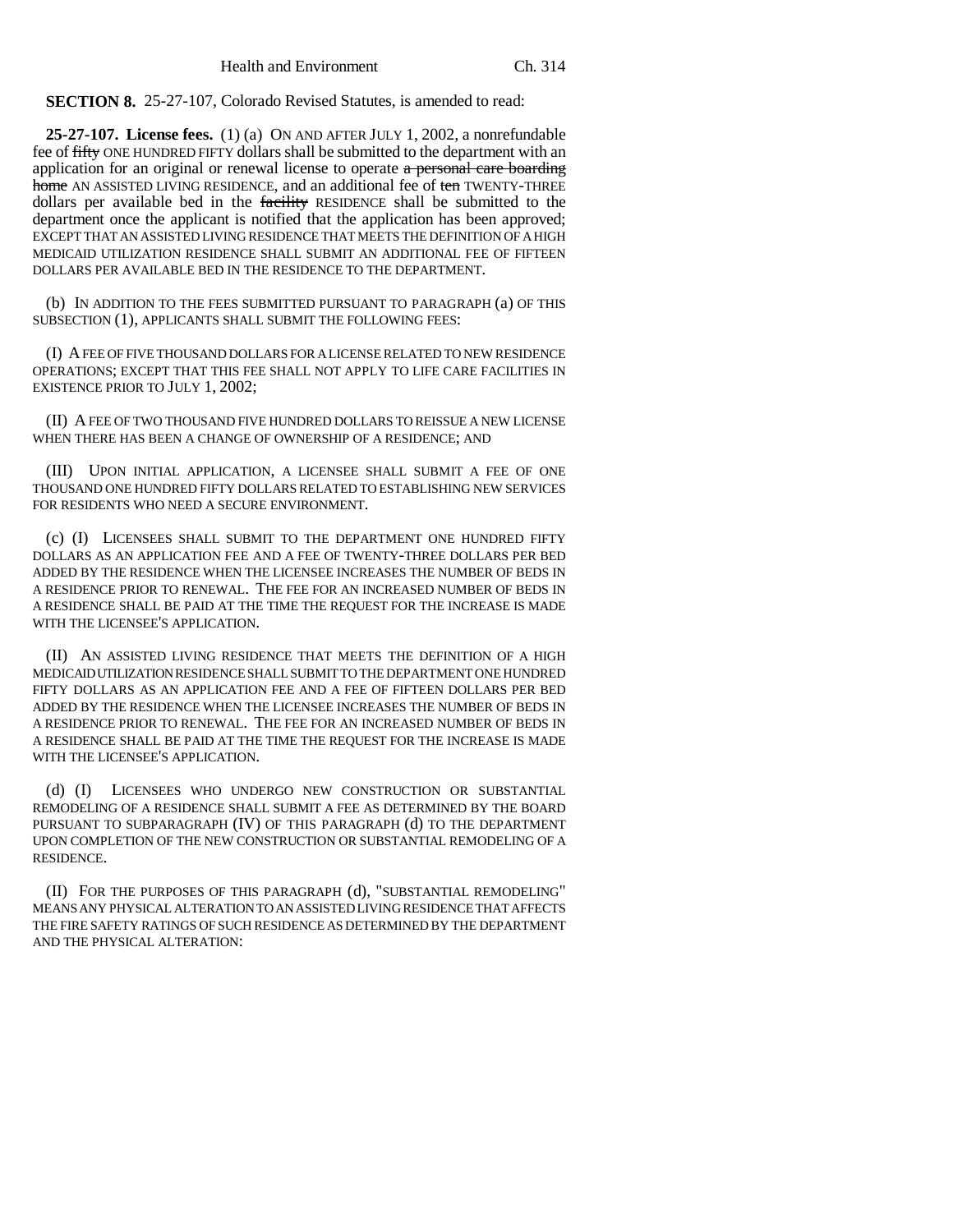(A) IS TO THE USE OR CONFIGURATION OF THE INTERIOR PARTITION OR THE EXTERIOR SHELL OF THE RESIDENCE;

(B) AFFECTS THE BUILDING SYSTEM OF THE RESIDENCE, INCLUDING, BUT NOT LIMITED TO, MECHANICAL, ELECTRICAL, PLUMBING, FIRE PROTECTION AND SUPPRESSION, OR STRUCTURAL SYSTEMS; OR

(C) IMPEDES OR CHANGES INGRESS OR EGRESS TO THE RESIDENCE.

(III) "SUBSTANTIAL REMODELING" DOES NOT INCLUDE PAINTING, CARPETING, OR REDECORATING A RESIDENCE WHEN SUCH ACTIVITIES DO NOT AFFECT THE FIRE SAFETY RATING OF SUCH RESIDENCE.

(IV) THE BOARD SHALL DETERMINE BY RULE VARIOUS SUBSTANTIAL REMODELING FEES; EXCEPT THAT NO SUCH FEE SHALL EXCEED TWO THOUSAND DOLLARS.

(e) IT IS THE INTENT OF THE GENERAL ASSEMBLY THAT FEES COLLECTED PURSUANT TO THIS SECTION ARE DESIGNED TO ASSIST THE DEPARTMENT IN TIMELY REVIEWS OR INSPECTIONS OF A RESIDENCE OR PLANS THAT AFFECT SUCH RESIDENCE.

(2) The fees collected pursuant to subsection  $(1)$  of this section shall be transmitted to the state treasurer, who shall credit the same to the personal care boarding home ASSISTED LIVING RESIDENCE cash fund created in section 25-27-107.5.

(3) Notwithstanding the amount specified for any fee in subsection  $(1)$  of this section, the state board by rule or as otherwise provided by law may reduce the amount of one or more of the fees if necessary pursuant to section 24-75-402 (3), C.R.S., to reduce the uncommitted reserves of the fund to which all or any portion of one or more of the fees is credited. After the uncommitted reserves of the fund are sufficiently reduced, the state board by rule or as otherwise provided by law may increase the amount of one or more of the fees as provided in section 24-75-402 (4), C.R.S.

(4) FEES COLLECTED PURSUANT TO PARAGRAPHS (b) TO (d) OF SUBSECTION (1) OF THIS SECTION SHALL BE USED BY THE DEPARTMENT, IN ADDITION TO REGULATORY AND ADMINISTRATIVE FUNCTIONS, TO PROVIDE TECHNICAL ASSISTANCE AND EDUCATION TO ASSISTED LIVING RESIDENCES RELATED TO COMPLIANCE WITH COLORADO LAW. THE DEPARTMENT MAY CONTRACT WITH PRIVATE ENTITIES TO ASSIST THE DEPARTMENT IN PROVIDING SUCH TECHNICAL ASSISTANCE AND EDUCATION.

**SECTION 9.** 25-27-107.5, Colorado Revised Statutes, is amended to read:

**25-27-107.5. Assisted living residence cash fund created.** The fees collected pursuant to section 25-27-107, plus any civil penalty collected pursuant to section 25-27-103 (1) (b), shall be transmitted to the state treasurer, who shall credit the same to the personal care boarding home ASSISTED LIVING RESIDENCE cash fund, which fund is hereby created. The moneys in the fund shall be subject to annual appropriation by the general assembly for the direct and indirect costs of the department in performing its duties under this article. At the end of any fiscal year, all unexpended and unencumbered moneys in the fund shall remain therein and shall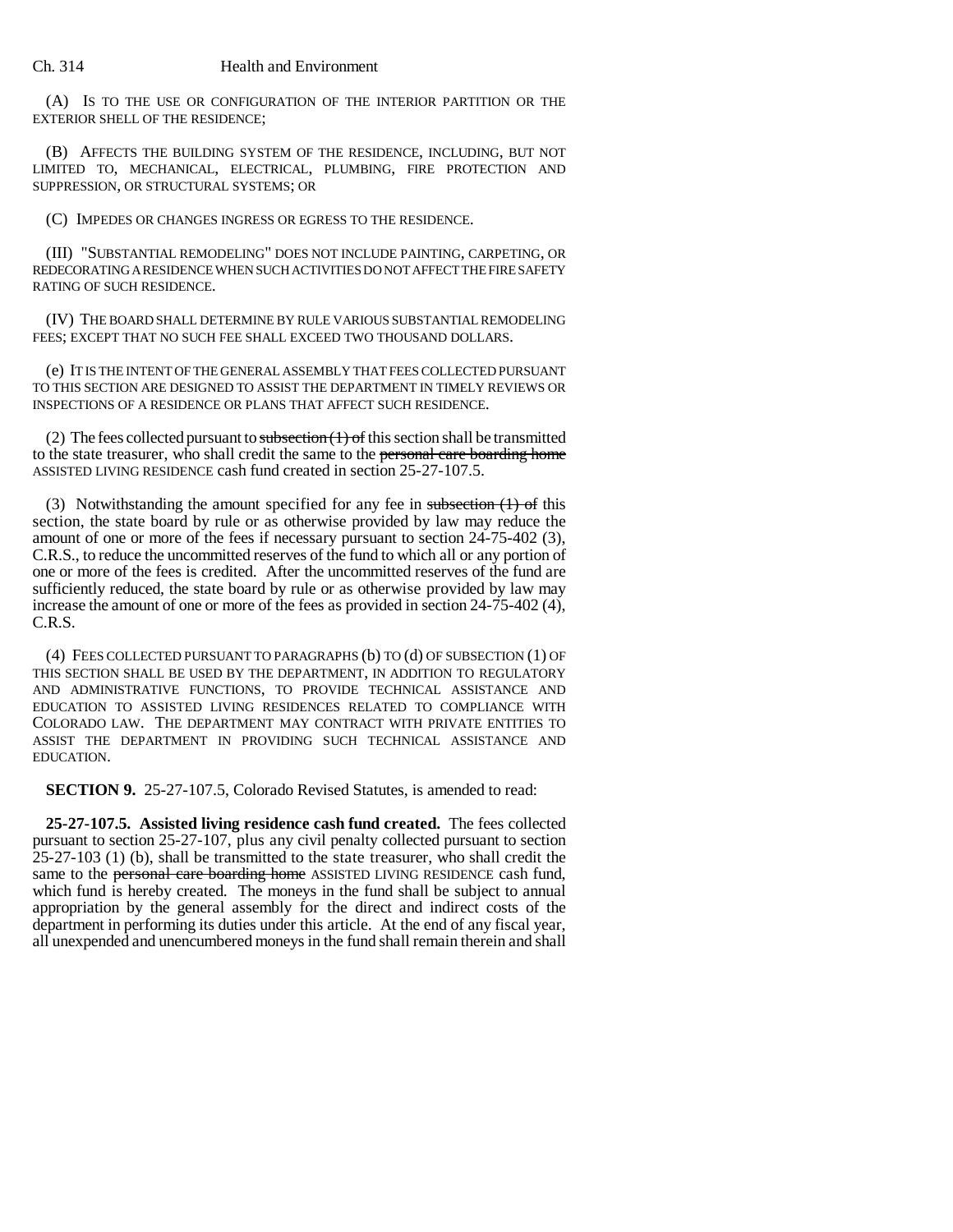not be credited or transferred to the general fund or any other fund.

**SECTION 10.** 25-27-109, Colorado Revised Statutes, is amended to read:

**25-27-109. List of licensed residences maintained by the department.** The department shall maintain a current list of personal care boarding homes which ASSISTED LIVING RESIDENCES THAT have been licensed and shall make such list available to individuals upon request.

**SECTION 11.** 25-27-110 (1) and (2), Colorado Revised Statutes, are amended to read:

**25-27-110. Advisory committee - sunset review.** (1) There is hereby established an advisory committee to the department for the purposes of making recommendations to the department and reporting to the house and senate committees COMMITTEE on health, environment, welfare, and institutions AND THE SENATE COMMITTEE ON HEALTH, ENVIRONMENT, CHILDREN AND FAMILIES concerning the regulations RULES promulgated by the state board pursuant to this article, implementation of the licensing program, the impact of the program, and the effectiveness of enforcement. The advisory committee shall consist of not less than nine members to be appointed by the executive director of the department. The committee shall elect its own chairperson. Such members shall be representatives from personal care boarding homes ASSISTED LIVING RESIDENCES, the Colorado commission on the aging, local health departments, local boards of health, and consumer and other agencies and organizations providing services to or concerned with residents of personal care boarding homes ASSISTED LIVING RESIDENCES. Members of the advisory committee shall serve on a voluntary basis and shall serve without compensation.

(2) (a) The advisory committee shall conduct an evaluation of the licensing program and shall report its findings annually to the house and senate committees on health, environment, welfare, and institutions not later than January 15, 1990, January 15, 1992, and January 15, 1994. THE DEPARTMENT IN CONSULTATION WITH THE ADVISORY COMMITTEE SHALL DEVELOP RECOMMENDATIONS AND REPORT SUCH RECOMMENDATIONS TO THE HEALTH, ENVIRONMENT, WELFARE, AND INSTITUTIONS COMMITTEE OF THE HOUSE OF REPRESENTATIVES, THE HEALTH, ENVIRONMENT, CHILDREN AND FAMILIES COMMITTEE OF THE SENATE, AND THE JOINT BUDGET COMMITTEE NO LATER THAN FEBRUARY 15, 2003, ON WHETHER OR NOT RISK-BASED INSPECTIONS PROVIDE MORE EFFICIENT EXPENDITURES OF DEPARTMENT RESOURCES AND AT THE SAME TIME ADEQUATELY PROTECT THE HEALTH, SAFETY, AND WELL-BEING OF RESIDENTS OF ASSISTED LIVING RESIDENCES. SUCH REPORT SHALL INCLUDE AN EVALUATION OF AT LEAST THE FOLLOWING ELEMENTS:

(I) THE DETERMINATION OF OTHER STATES REGARDING THE EFFECTIVENESS OF RISK-BASED INSPECTIONS;

(II) NECESSARY COMPONENTS TO BE INCLUDED BY THE DEPARTMENT AS STANDARDS IF A RISK-BASED INSPECTION IS ADOPTED, INCLUDING, BUT NOT LIMITED TO, CHANGES IN MANAGEMENT COMPOSITION OF ASSISTED LIVING RESIDENCES UNDER A RISK-BASED INSPECTION PROCESS AND HOW CHANGES IN SUCH MANAGEMENT SHOULD BE ADDRESSED;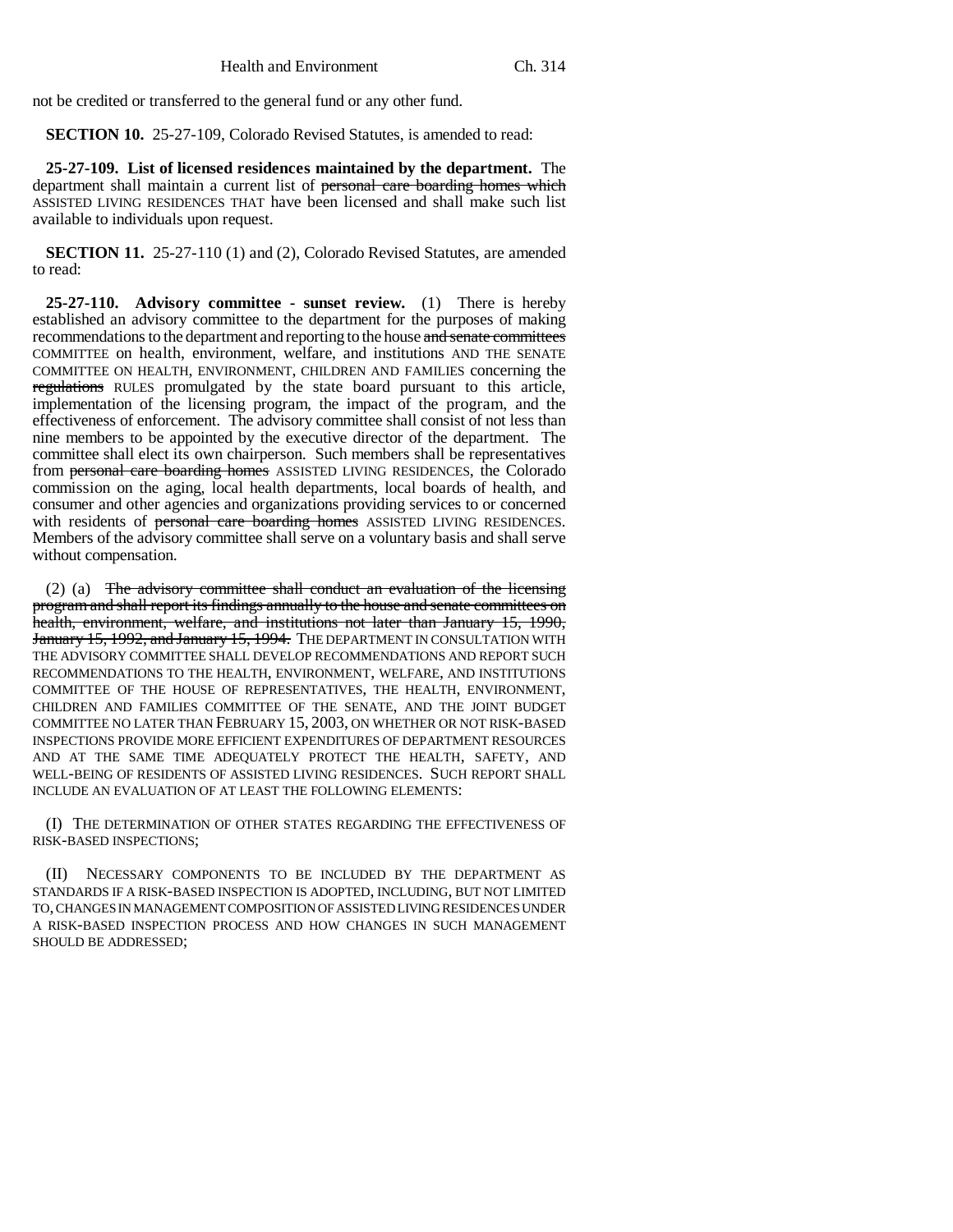(III) WHETHER A RISK-BASED INSPECTION PROCESS IS THE MOST EFFECTIVE METHOD OF PROTECTING THE HEALTH, SAFETY, AND WELL-BEING OF RESIDENTS OF ASSISTED LIVING RESIDENCES;

(IV) NECESSARY REPORTING REQUIREMENTS FOR A RISK-BASED INSPECTION PROCESS;

(V) ANY DIFFERENCES IN THE COST OF ADMINISTERING A RISK-BASED INSPECTION PROGRAM AND HOW ANY DIFFERENCES IN COSTS WOULD BE REFLECTED IN FEES ASSESSED TO LICENSEES; AND

(VI) ANY OTHER MATTER THE ADVISORY COMMITTEE DETERMINES TO BE NECESSARY FOR THE EVALUATION OF RISK-BASED INSPECTIONS.

(b) THE DEPARTMENT AND THE ADVISORY COMMITTEE MAY CONSULT WITH ANY PARTY NECESSARY TO EVALUATE RISK-BASED INSPECTIONS. IN ADDITION TO THE NINE MEMBERS APPOINTED PURSUANT TO SUBSECTION (1) OF THIS SECTION, THE EXECUTIVE DIRECTOR MAY APPOINT MEMBERS TO THE ADVISORY COMMITTEE TO EVALUATE RISK-BASED INSPECTIONS AS DETERMINED NECESSARY BY THE EXECUTIVE DIRECTOR. ANY ADDITIONAL MEMBER TO THE ADVISORY COMMITTEE SHALL SERVE ON A VOLUNTARY BASIS AND WITHOUT COMPENSATION. ANY ADDITIONAL MEMBER SHALL SERVE UNTIL MAY 1, 2003.

**SECTION 12.** 25-27-111, Colorado Revised Statutes, is amended to read:

**25-27-111. Rules.** The state board shall promulgate such regulations RULES as are necessary to implement this article pursuant to the provisions of article 4 of title 24, C.R.S.

**SECTION 13.** Article 27 of title 25, Colorado Revised Statutes, is amended BY THE ADDITION OF A NEW SECTION to read:

**25-27-113. Fees for providers with high medicaid utilization and** disproportionate low income residences. (1) THE GENERAL ASSEMBLY HEREBY FINDS, DETERMINES, AND DECLARES THAT ASSISTED LIVING RESIDENCES PROVIDE NECESSARY SERVICES TO MANY RESIDENTS WHO RECEIVE MEDICAID BENEFITS PURSUANT TO ARTICLE 4 OF TITLE 26, C.R.S. BECAUSE SO MANY COLORADANS BENEFIT FROM ASSISTED LIVING CENTERS THAT SERVE MEDICAID RECIPIENTS, THE GENERAL ASSEMBLY HEREBY FINDS, DETERMINES, AND DECLARES THAT ASSISTED LIVING RESIDENCES THAT HAVE HIGH MEDICAID UTILIZATION SHOULD RECEIVE A MODIFIED FEE SCHEDULE FOR FEES REQUIRED BY THIS ARTICLE.

(2) RESIDENCES IDENTIFIED AS HIGH MEDICAID UTILIZATION RESIDENCES BY THE DEPARTMENT SHALL BE SUBJECT TO A MODIFIED FEE SCHEDULE AS DETERMINED BY THE BOARD.

(3) RESIDENCES IDENTIFIED AS SERVICING A DISPROPORTIONATE NUMBER OF LOW INCOME RESIDENTS MAY BE SUBJECT TO A MODIFIED FEE SCHEDULE AS DETERMINED BY THE BOARD.

**SECTION 14.** 25-1-107 (1) (1) (I) and (4), Colorado Revised Statutes, are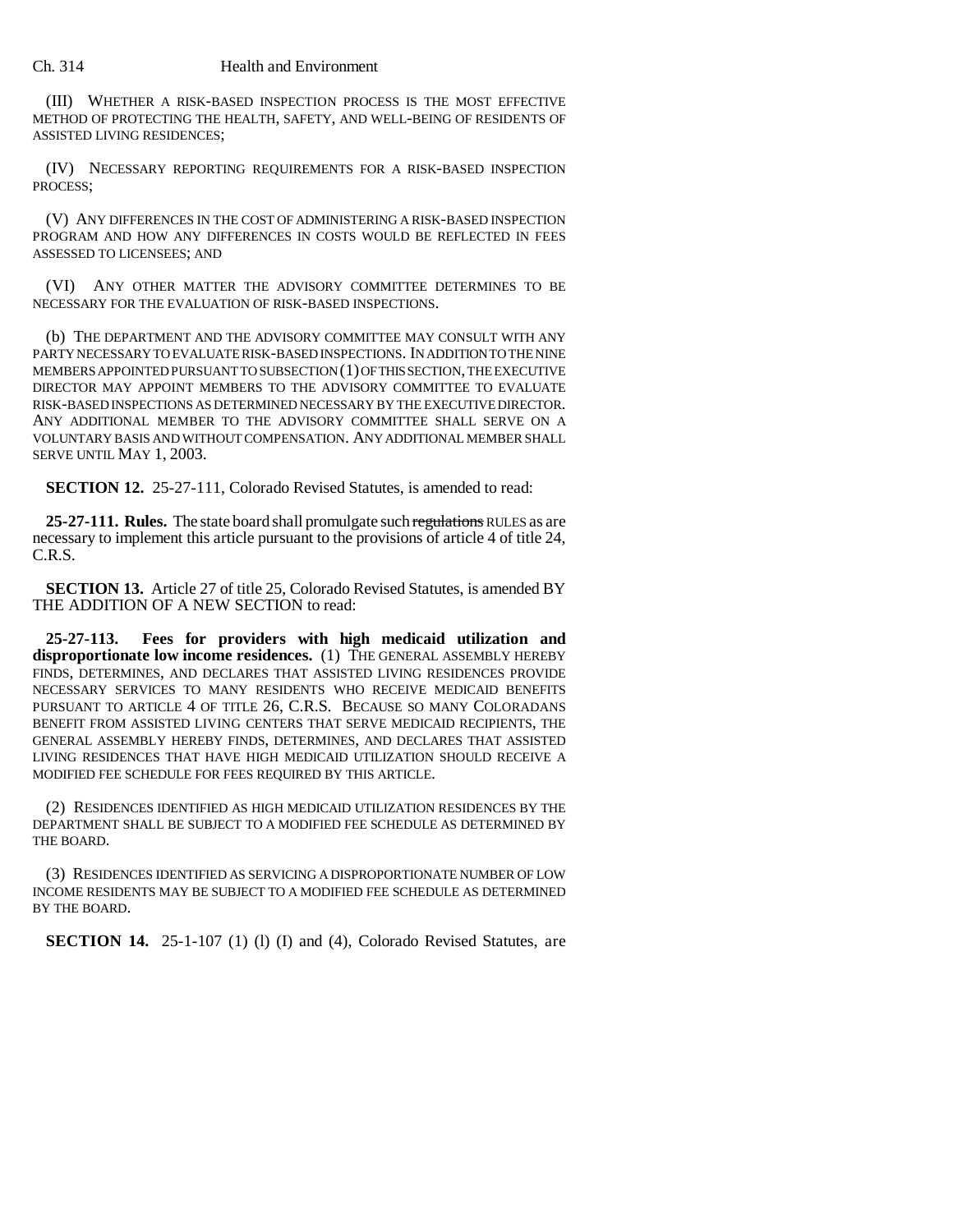amended to read:

**25-1-107. Powers and duties of the department - repeal.** (1) The department has, in addition to all other powers and duties imposed upon it by law, the following powers and duties:

(l) (I) To annually license and to establish and enforce standards for the operation of general hospitals, hospital units as defined in section 25-3-101 (2), psychiatric hospitals, community clinics, rehabilitation centers, convalescent centers, community mental health centers, facilities for persons with developmental disabilities, habilitation centers for brain-damaged children, chiropractic centers and hospitals, maternity hospitals, nursing care facilities, residential care facilities, the pilot project rehabilitative nursing facility, hospice care, personal care boarding homes ASSISTED LIVING RESIDENCES, dialysis treatment clinics, ambulatory surgical centers, birthing centers, and other facilities of a like nature, except those wholly owned and operated by any governmental unit or agency. In establishing and enforcing such standards and in addition to the required announced inspections, the department shall, within available appropriations, make additional inspections without prior notice to the facility. Such inspections shall be made only during the hours of 7 a.m. to 7 p.m. The issuance, suspension, renewal, revocation, annulment, or modification of licenses shall be governed by the provisions of section 24-4-104, C.R.S., and section 25-3-102, and all licenses shall bear the date of issue and cover a twelve-month period. Nothing contained in this paragraph (l) shall be construed to prevent the department from adopting and enforcing, with respect to projects for which federal assistance has been obtained or shall be requested, such higher standards as may be required by applicable federal laws or regulations of federal agencies responsible for the administration of such federal laws.

(4) In the exercise of its powers, the department shall not promulgate any rule, regulation, or standard which THAT limits or interferes with the ability of an individual to enter into a contract with a private pay facility concerning the programs or services provided at the private pay facility. For the purposes of this subsection (4), "private pay facility" means a skilled nursing facility or intermediate care facility subject to the requirements of section  $25$ -1-120 or a personal care boarding home AN ASSISTED LIVING RESIDENCE licensed pursuant to section 25-27-105 that is not publicly funded or is not certified to provide services that are reimbursed from state or federal assistance funds.

**SECTION 15.** 25-1-108 (3), Colorado Revised Statutes, is amended, and the said 25-1-108 is further amended BY THE ADDITION OF A NEW SUBSECTION, to read:

**25-1-108. Powers and duties of the state board of health - report.** (3) In the exercise of its powers, the department shall not promulgate any rule regulation, or standard which THAT limits or interferes with the ability of an individual to enter into a contract with a private pay facility concerning the programs or services provided at the private pay facility. For the purposes of this subsection (3), "private pay facility" means a skilled nursing facility or intermediate care facility subject to the requirements of section  $25$ -1-120 or a personal care boarding home AN ASSISTED LIVING RESIDENCE licensed pursuant to section 25-27-105 that is not publicly funded or is not certified to provide services that are reimbursed from state or federal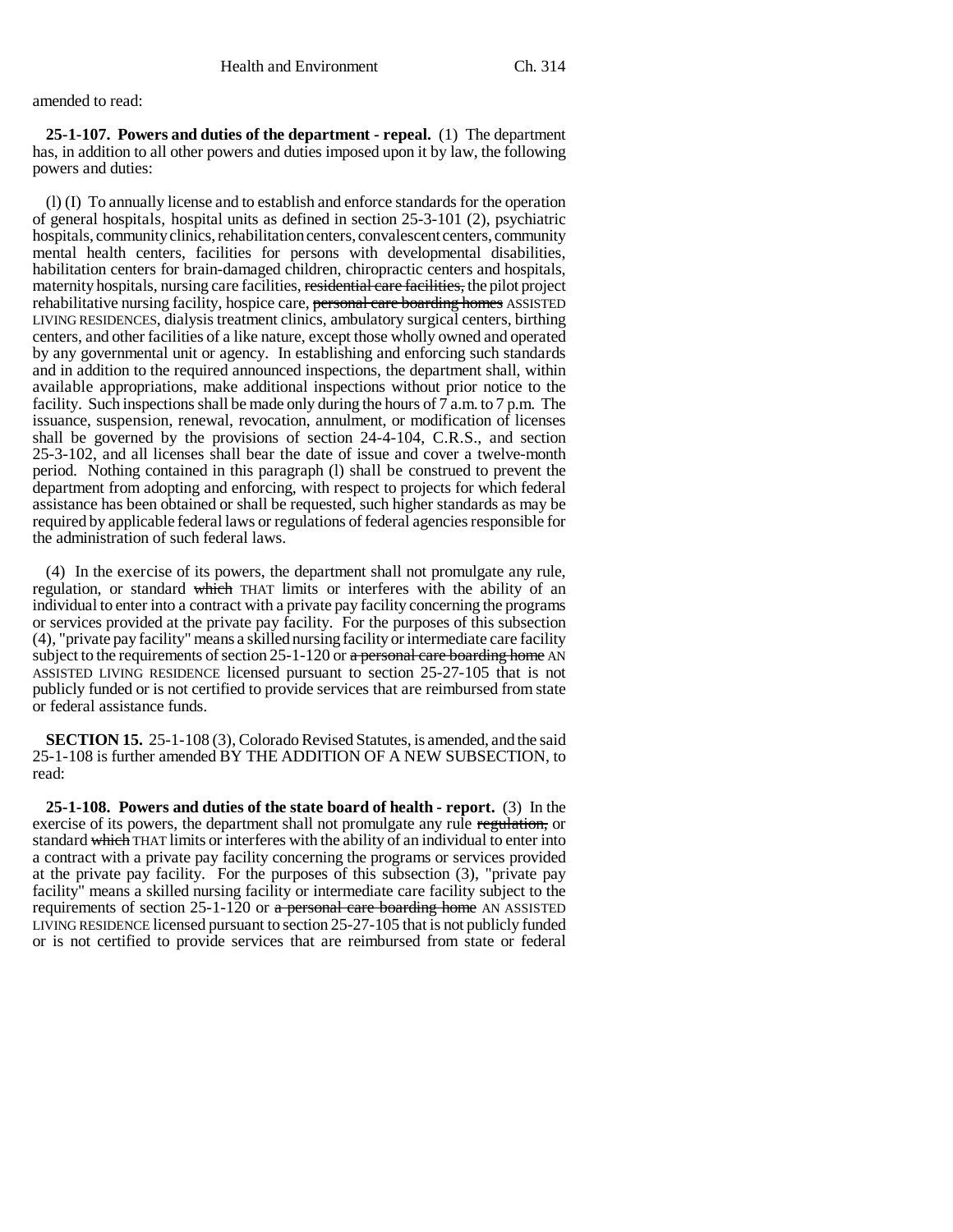### assistance funds.

(5) IN CONSULTATION WITH THE ADVISORY COMMITTEE FOR ASSISTED LIVING RESIDENCES, THE BOARD SHALL REPORT TO THE HOUSE HEALTH, ENVIRONMENT, WELFARE, AND INSTITUTIONS COMMITTEE, THE SENATE HEALTH, ENVIRONMENT, CHILDREN AND FAMILIES COMMITTEE, AND THE JOINT BUDGET COMMITTEE ON OCTOBER 15, 2003, AND EVERY FIVE YEARS THEREAFTER, CONCERNING THE COST OF ADMINISTERING THE ASSISTED LIVING RESIDENCE PROGRAM, STATUTORY AND REGULATORY MANDATES FOR WHICH THE DEPARTMENT DOES NOT HAVE ADEQUATE RESOURCES, AND ANY ADDITIONAL MONEYS NECESSARY TO FUND THE PROGRAM.

**SECTION 16.** 25-3-101 (1), Colorado Revised Statutes, is amended to read:

**25-3-101. Hospitals - health facilities - licensed.** (1) It is unlawful for any person, partnership, association, or corporation to open, conduct, or maintain any general hospital, hospital unit as defined in subsection (2) of this section, psychiatric hospital, community clinic, rehabilitation center, convalescent center, community mental health center, facility for persons with developmental disabilities, habilitation center for brain-damaged children, chiropractic center and hospital, maternity hospital, nursing care facility, residential care facility, pilot project rehabilitative nursing facility, hospice care, personal care boarding home ASSISTED LIVING RESIDENCE, except a personal care boarding home AN ASSISTED LIVING RESIDENCE shall be assessed a license fee as set forth in section 25-27-107, dialysis treatment clinic, ambulatory surgical center, birthing center, or other facility of a like nature, except those wholly owned and operated by any governmental unit or agency, without first having obtained a license therefor from the department of public health and environment.

**SECTION 17. Appropriation.** (1) In addition to any other appropriation, there is hereby appropriated, out of any moneys in the assisted living residence cash fund not otherwise appropriated, to the department of public health and environment, for allocation to the health facilities division, for the fiscal year beginning July 1, 2002, the sum of two hundred ninety-one thousand four hundred eighty-two dollars (\$291,482) and 3.3 FTE, or so much thereof as may be necessary, for the implementation of this act.

(2) In addition to any other appropriation, there is hereby appropriated to the department of law, for the fiscal year beginning July 1, 2002, the sum of nine thousand three hundred forty-nine dollars (\$9,349), or so much as may be necessary, for the provision of legal services to the department of public health and environment for the implementation of this act. Said sum shall be from cash funds exempt received from the department of public health and environment out of the appropriation made in subsection (1) of this section.

**SECTION 18. Effective date - applicability.** This act shall take effect July 1, 2002, and shall apply to licenses issued or renewed to assisted living residences, fees collected from assisted living residences, and intermediate penalties assessed against assisted living residences on or after said date.